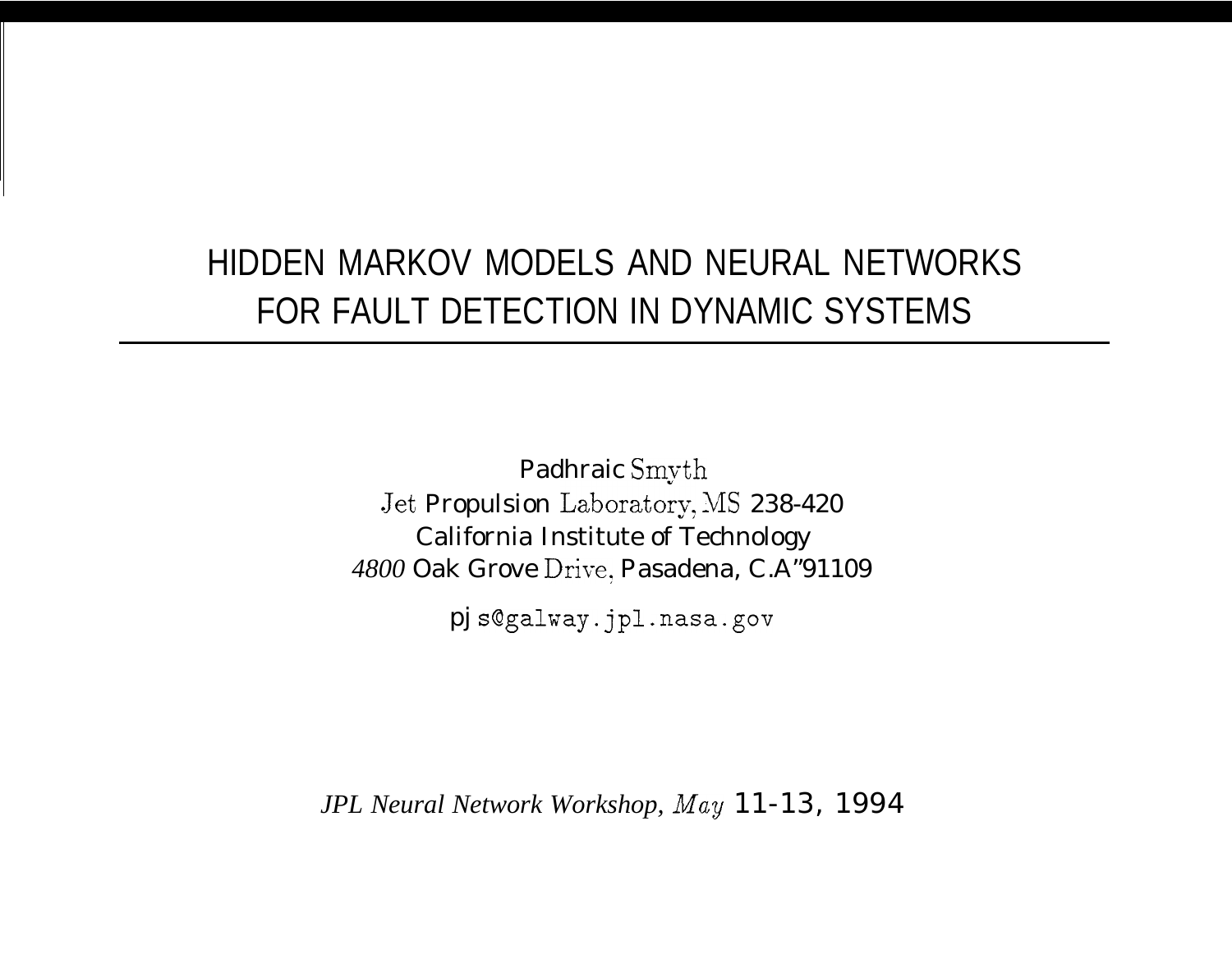- **Neural Network + Hidden Markov models (HMMs):**
	- **networks** for discrimination and probability estimation
	- embedding networks in HMM's
	- application to fault detection (different from speech)
- <sup>Q</sup> **Application to Deep Space Network (DSN) Antenna Monitoring:**
	- $\bullet\,$  online fault detection in l $\arg$ e  $34$  meter ground antenna
	- **c** discriminative vs. generative models for novelty detection
	- experiment al evaluation  $\qquad \qquad \cdot \qquad$
- **Conclusions and Application Status**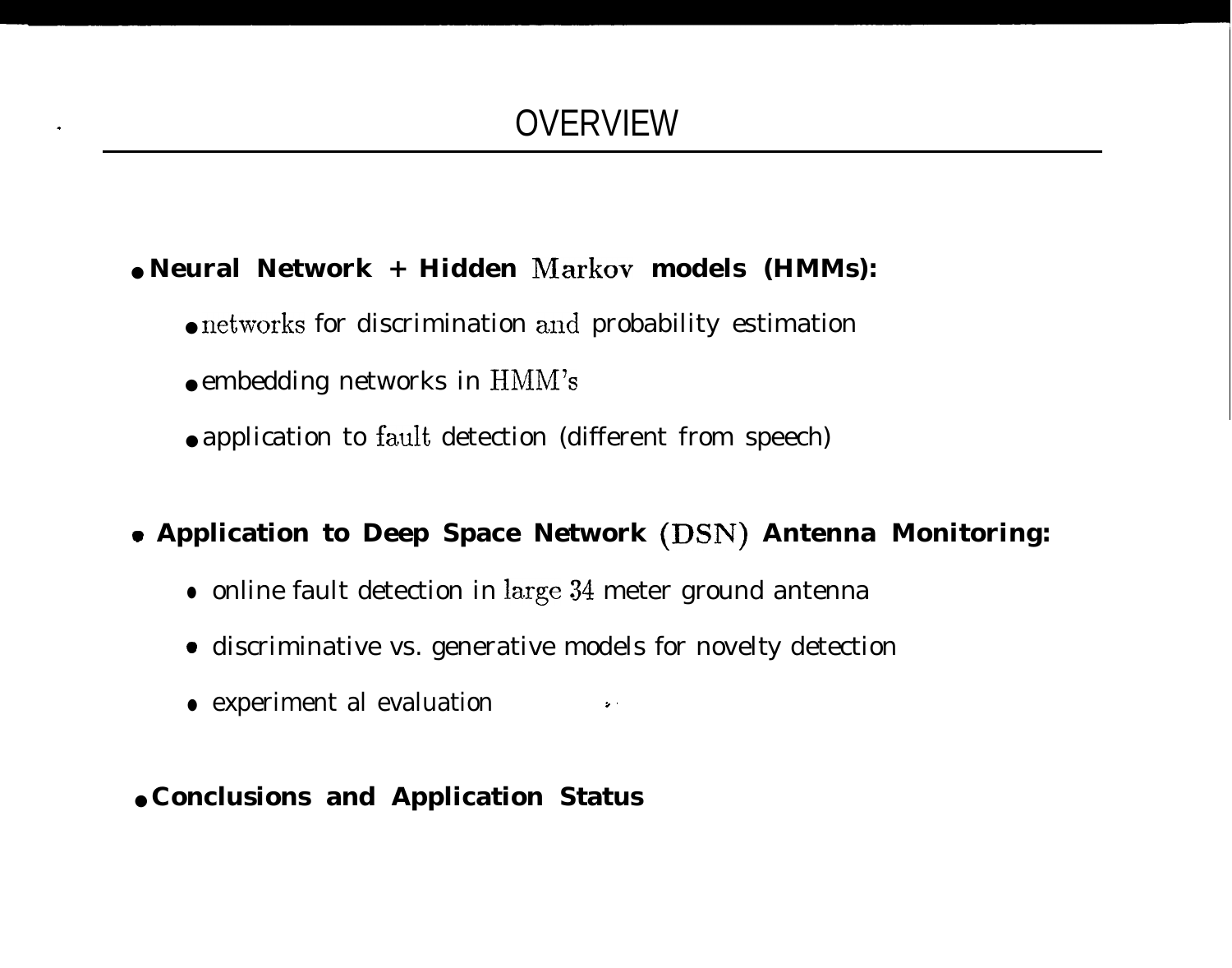## **34 meter Beam Waveguide Antenna Pointing System**



**estimated antenna position**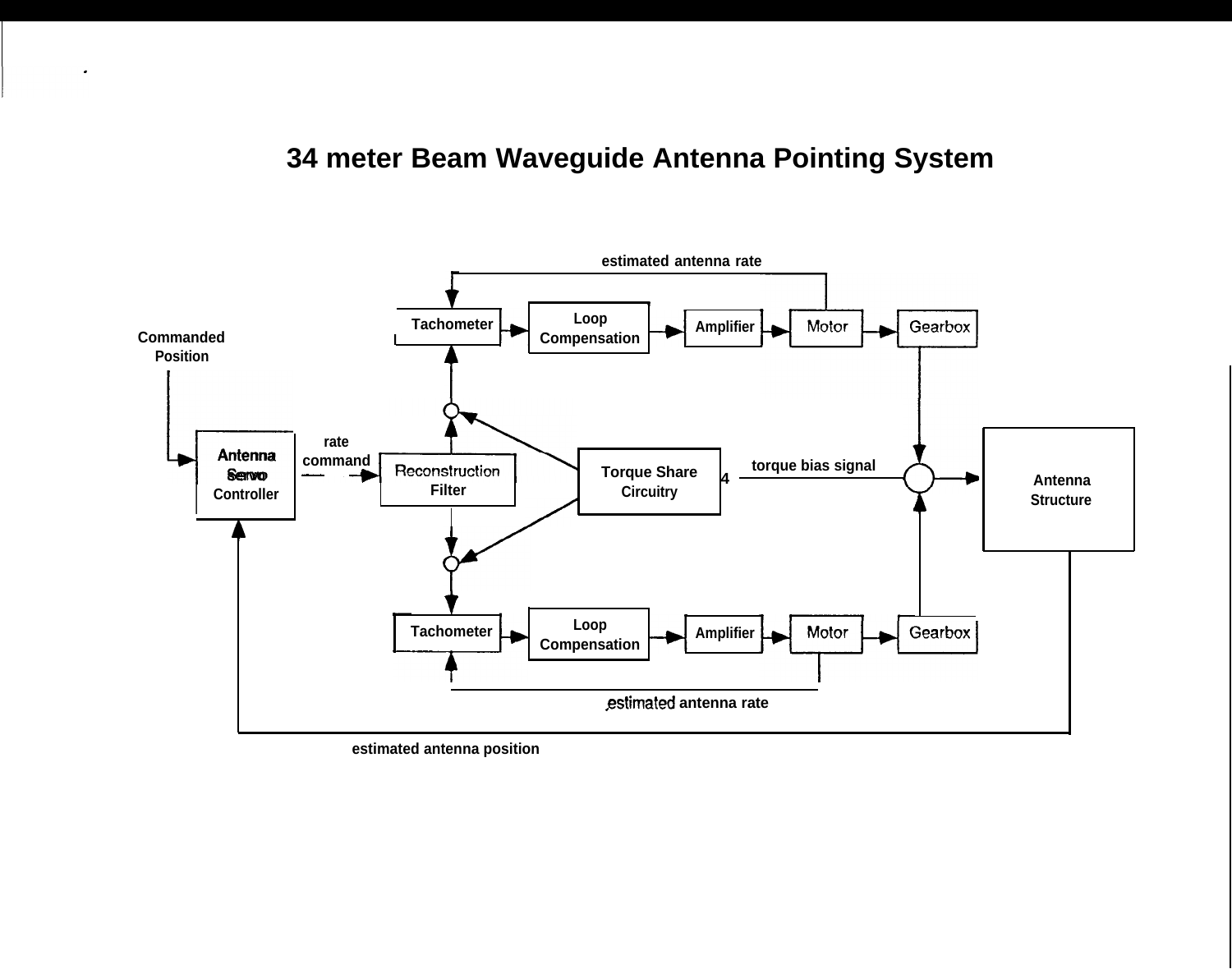## **HIDDEN MARKOV MODEL BASICS**



#### ● **Explicit Assumptions (first order):**

**1**

**1.** Present state only depends on previous state.

2. Observable are independent over time given the states.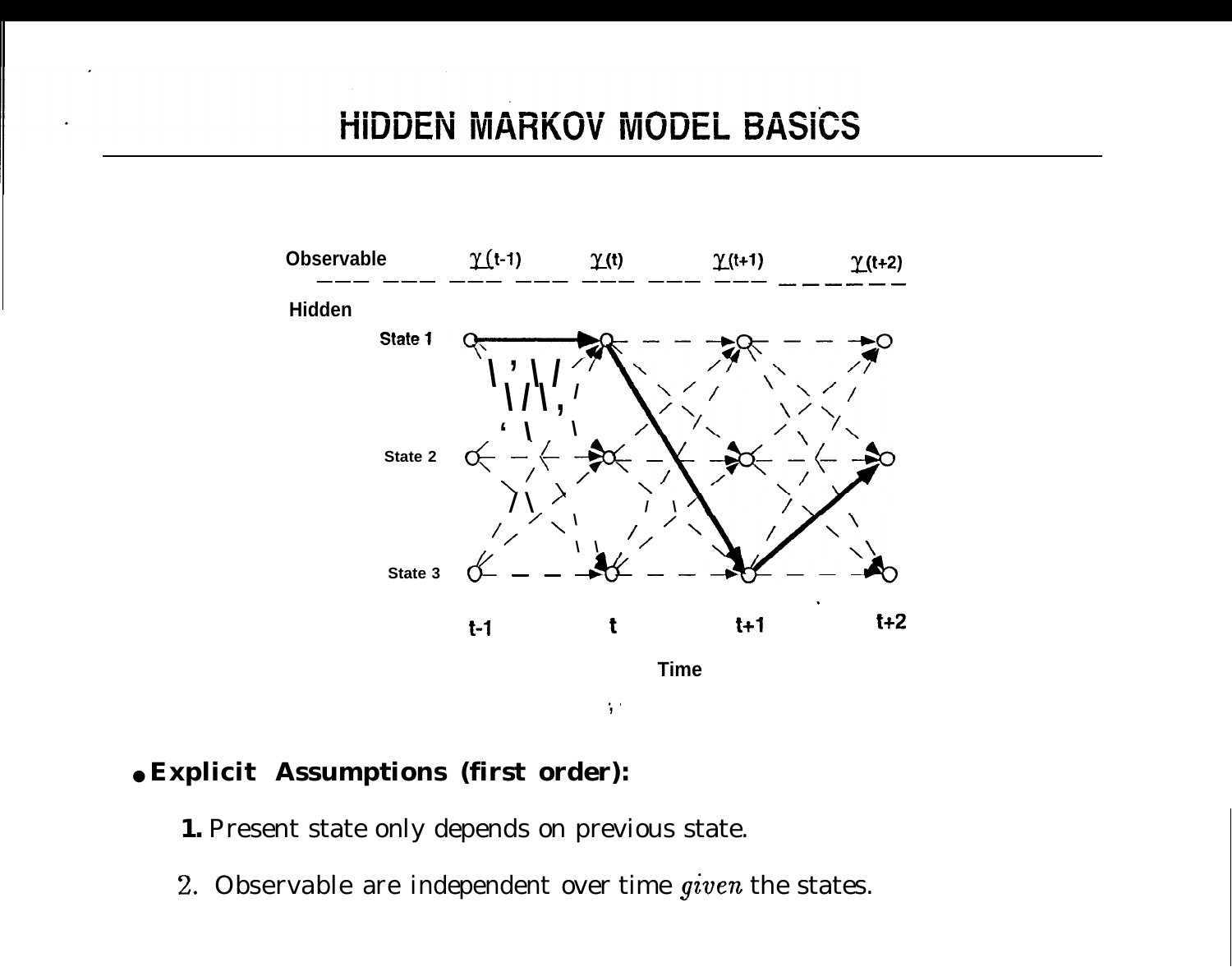$$
\text{L et } \Phi_t \{ \theta_t \mathbf{0}_{t-1}, \dots, \theta_0 \}.
$$
\n
$$
\text{and } \Gamma_{t-k} = \{ \theta_t, \theta_{t-1}, \dots, \theta_{t-k+1} \}.
$$

. Probability of Current State given Past Observed Data:

$$
p(\omega_j^t | \Phi_t) = \frac{1}{C_t} p(\theta_t | \omega_j^t) \sum_{i=1}^m a_{ij} p(\omega_i^{t-1} | \Phi_{t-1})
$$

 $\bullet$ 

where

$$
C_t = \sum_{j=1}^m \left[ p(\theta_t | \omega_j^t) \sum_{i=1}^m a_{ij} p(\omega_i^{t-1} | \Phi_{t-1}) \right]
$$

 $\mathbf{v}$ 

. Probability of Past State given Observed Data to Present

$$
p(\omega_j^{t-k}|\Phi_t) = \frac{p(\omega_j^{t-k}|\Phi_{t-k})p(\omega_j^{t-k}|\Gamma_{t-k})}{\sum_{i=1}^m p(\omega_i^{t-k}|\Phi_{t-k})p(\omega_i^{t-k}|\Gamma_{t-k})}
$$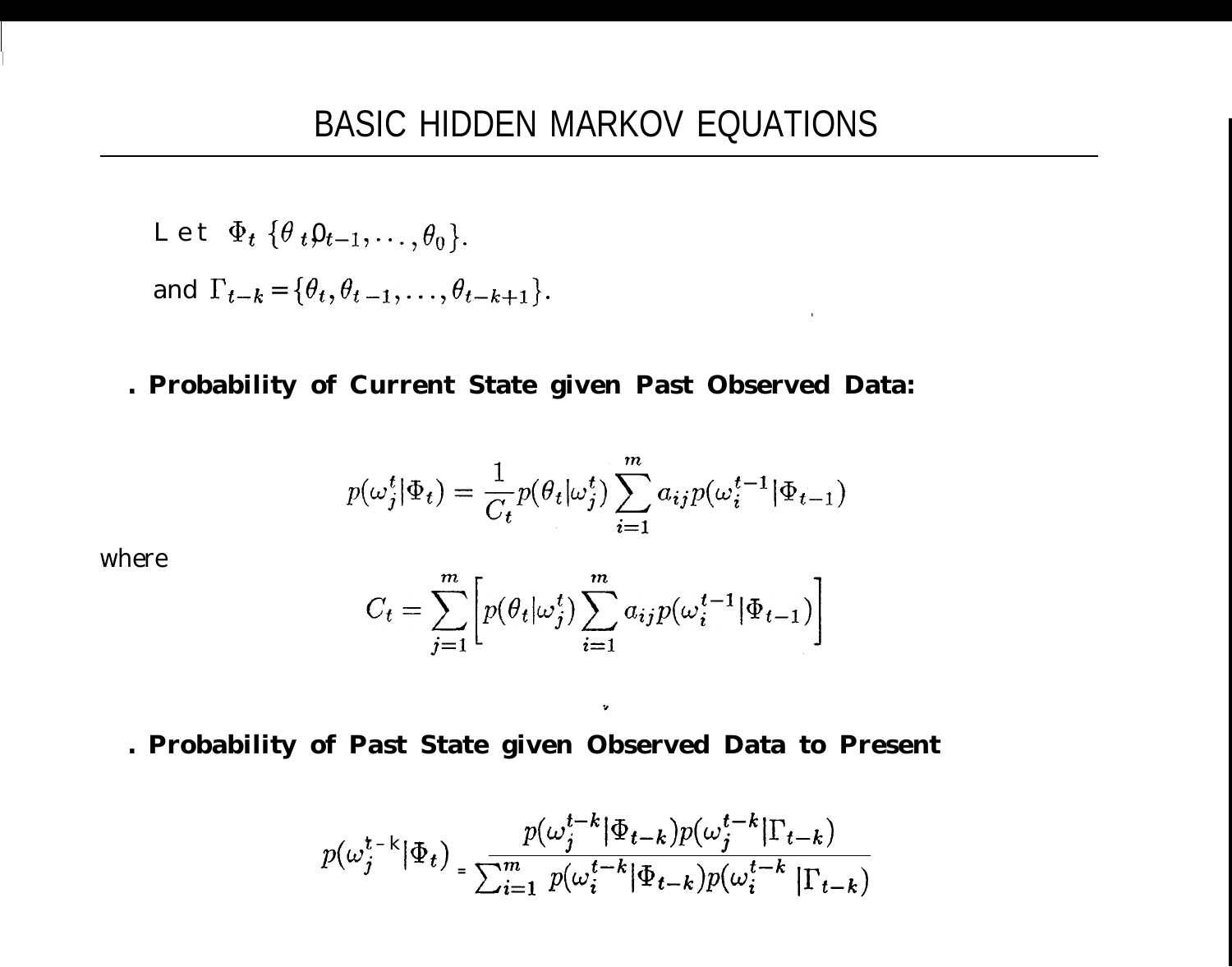#### **. Theoretical Results:**

- Theory shows that networks can approximate  $p(\omega_i)$  input features)
- Must use appropriate loss function: mean squared error or cross entropy
- Results are asymptotic, assume global minimum in weight space.

#### **. Links with Conventional Statistics**

**.** Feedforward networks can be considered a generalization of logistic regression: logistic nature of output is appropriate form for approximating posterior probability ies from exponential families.

., .

### ● **Practical Consequences**

● Practical results suggest that networks do a decent job of probability esti- mation.

**.**

. Networks are better at probability estimation than competing nonparametric models (e.g., near-neighbor, decision tree methods).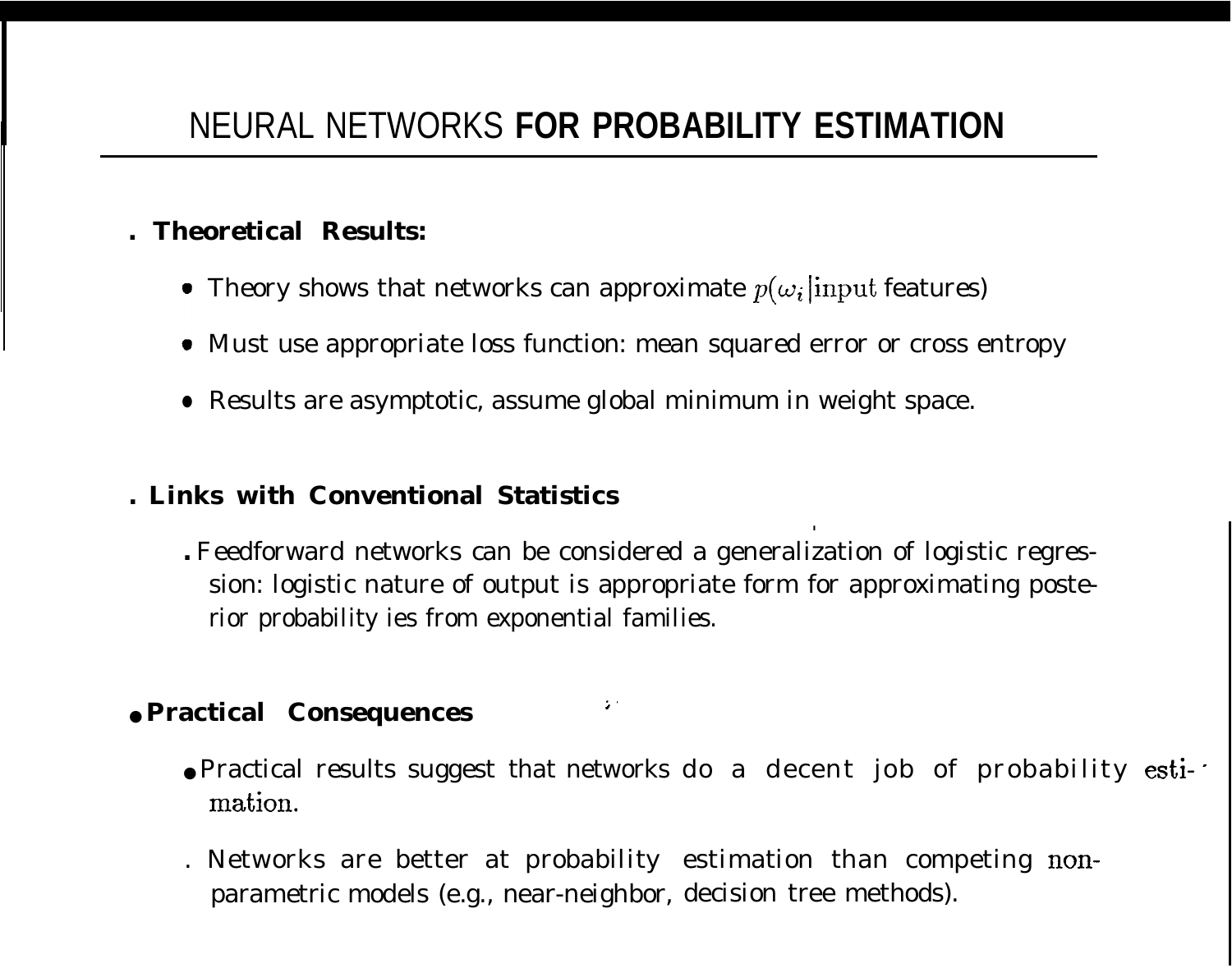#### **. Duality of Observed data term:**

. Update equations are valid when terms are scaled by constants . By Bayes'. rule can write:

$$
p(\boldsymbol{\omega}_j^t|\boldsymbol{\Phi}_t) = \frac{1}{K_t} \frac{p(\boldsymbol{\omega}_j^t|\boldsymbol{\theta}^t)}{p(\boldsymbol{\omega}_j)} \sum_{i=1}^m a_{ij} p(\boldsymbol{\omega}_i^{t-1}|\boldsymbol{\Phi}_{t-1})
$$

. Estimation of  $p(\omega^{t}_i|\theta^{t})$  terms:

- $p(\omega_j^t|\theta_t)$  = posterior probability of class  $j$  given inputs  $\theta_t.$
- Train a feedforward network with MSE or GE loss functions.
- Simple **12** input, **8** hidden units, **4** output units (normal+ 3 fault conditions) feedforward network trained using conjugate gradient descent.

.

 $\prime$ 

Cross-validation indicated that network size was not important.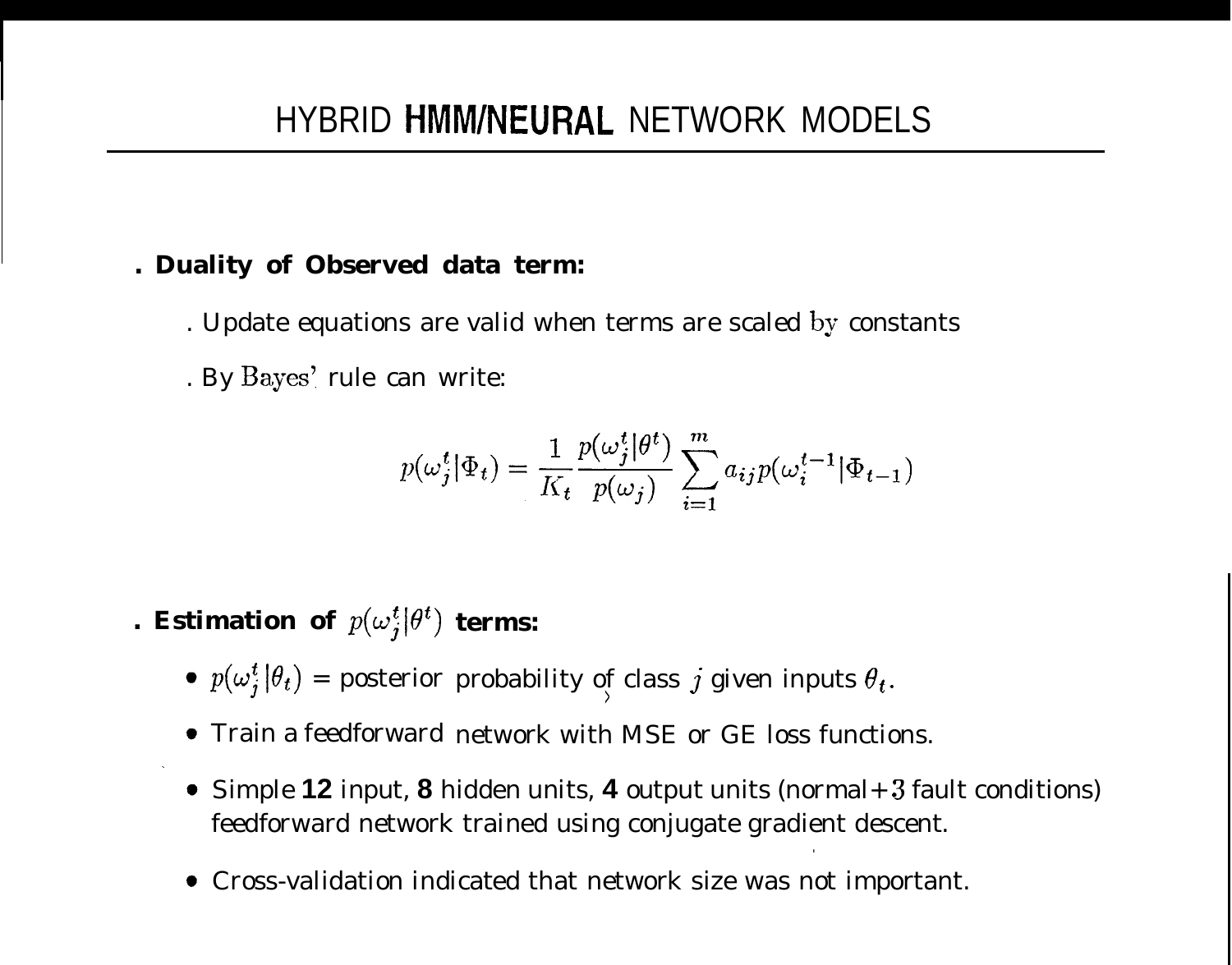#### **. Key Ingredients:**

States are known a priori, correspond to distinct physical states of svstem, u e.g., normal, fault conditions.

,

- Observable-state conditional dependencies,  $p(\omega_j^t | \theta_t)$  are learned by neural network from suit ably generated training data.
- HMM transition probabilities are a function of system MTBF and other long term charact erist its:

$$
a_{11}=1-\frac{\tau}{\text{MTBF}}
$$

• Only a single model is used: purpose is to infer "hidden" state sequence. i.e.,

estimate 
$$
p(\omega_j^t | \Phi_t)
$$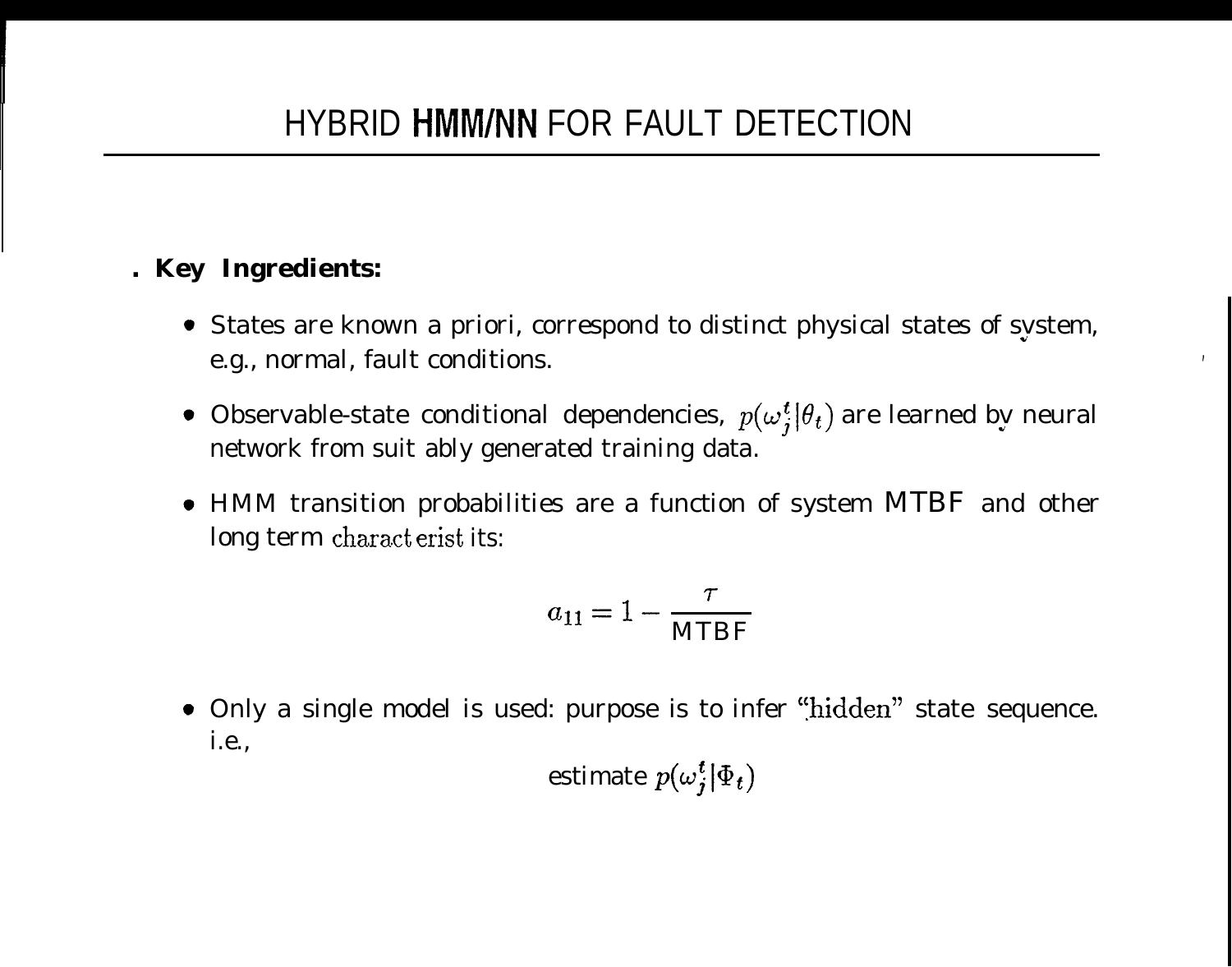

System Decision at time I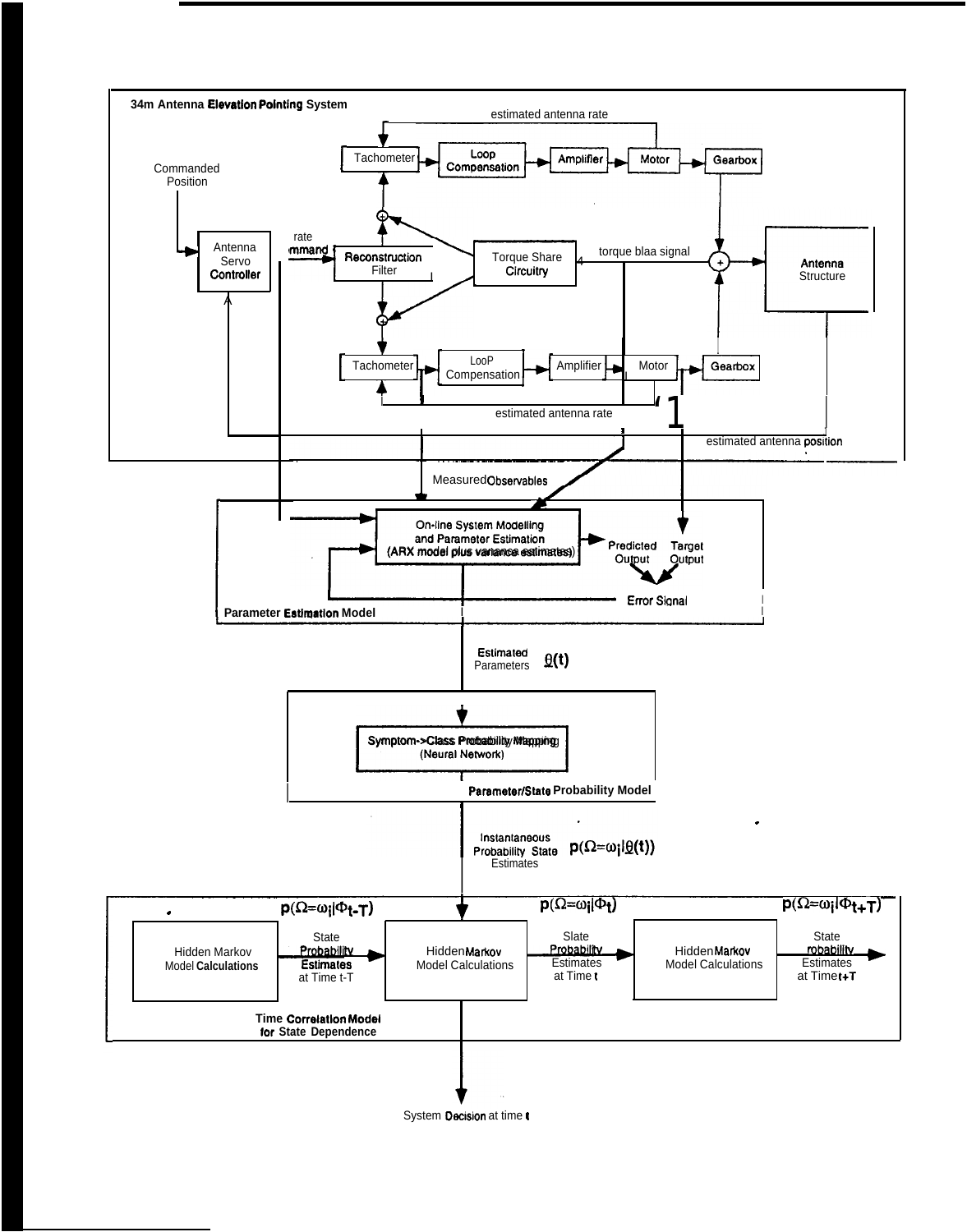#### IN BEAL-TIME UNDER NORMAL AND FAULT CONDITIONS SUMMARY OF EXPERIMENTAL RESULTS OBTAINED AT DSS-13 34M ANDEINAL

| 00"0              | (7, 7)            | 48.0                 | 76.91     | All Classes               |
|-------------------|-------------------|----------------------|-----------|---------------------------|
| 00"0              | 91.64             | 00"0                 | 17.4E     | $\gamma$ ombenastion ross |
| 00"0              | 85.38             | 00"0                 | $8L^2L^2$ | Tachometer Failure        |
| 00.0              | 0.36              | $ZL$ i               | 38.0      | Normal Conditions         |
| IsurəV            | $u$ eissne $\eta$ | Neural               | ueissner  | sse <sub>1</sub>          |
| With Markov model |                   | Without Markov model |           |                           |

both with and without Markov component. Percentage misclassifation rates for Gaussian and neural models

| $E^*$             | $20.1 -$          | $67.5 -$             | $78.0 -$               | $\lambda$ ll Classes    |
|-------------------|-------------------|----------------------|------------------------|-------------------------|
| $1/\mathbf{E}$ .  | $68.1 -$          | 84.6                 | $28.0 -$               | $\cos$ noiseas for loss |
| $75.4-$           | $24.0 -$          | 23.52                | $0+0-$                 | Tachometer Failure      |
| $\frac{1}{2}$     | $95.5 -$          | $\text{\it LC}$ .    | $\bar{\nu}\bar{\nu}$ . | Normal Conditions       |
| laural            | $u$ eissne $\eta$ | laural               | $u$ eissne $\eta$      | $C$ lass                |
| With Markov model |                   | Without Markov model |                        |                         |

both with and without Markov component (more negative is better). Logarithm of Mean Squared Error for Gaussian and neural models

 $\hat{\textbf{v}}$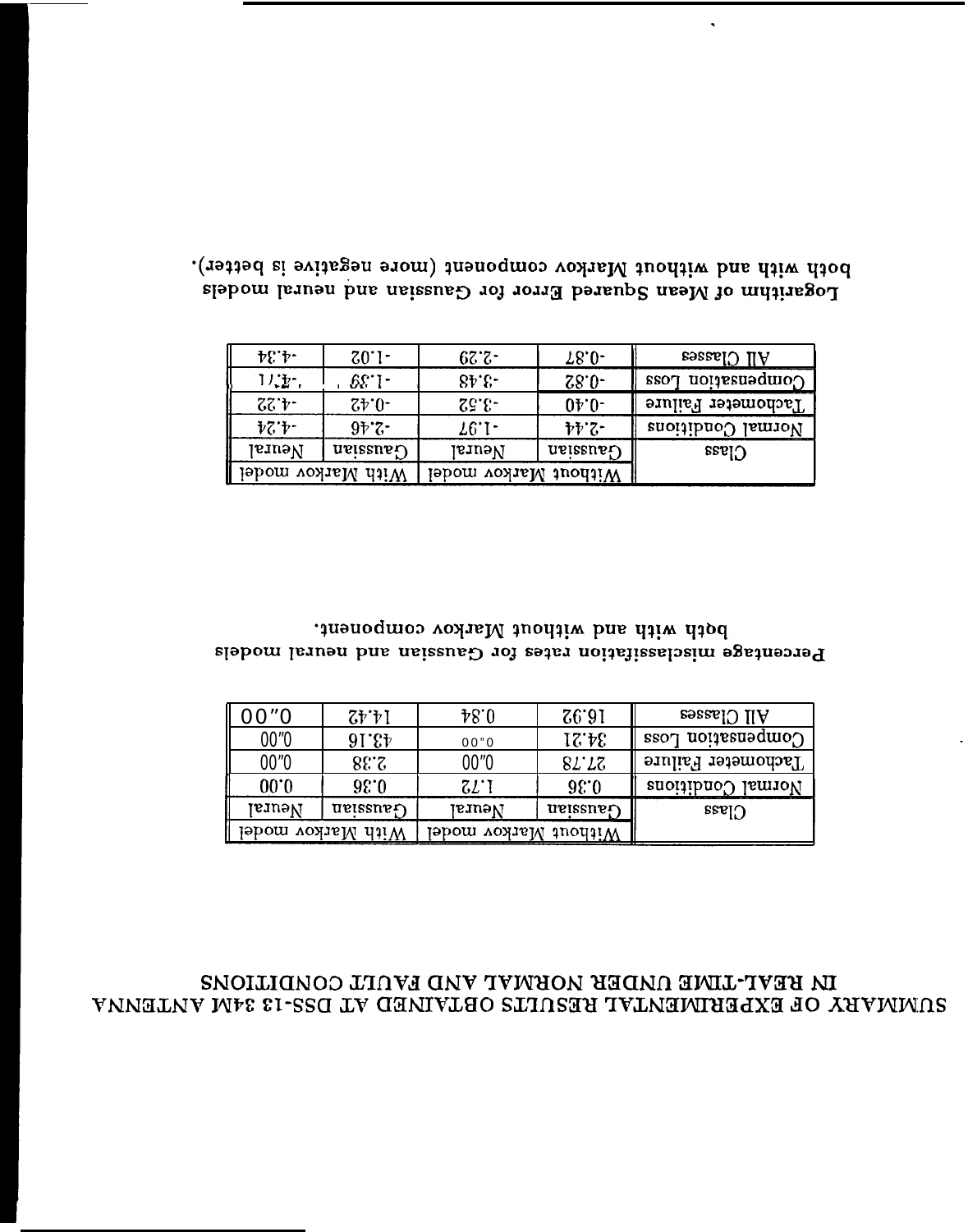

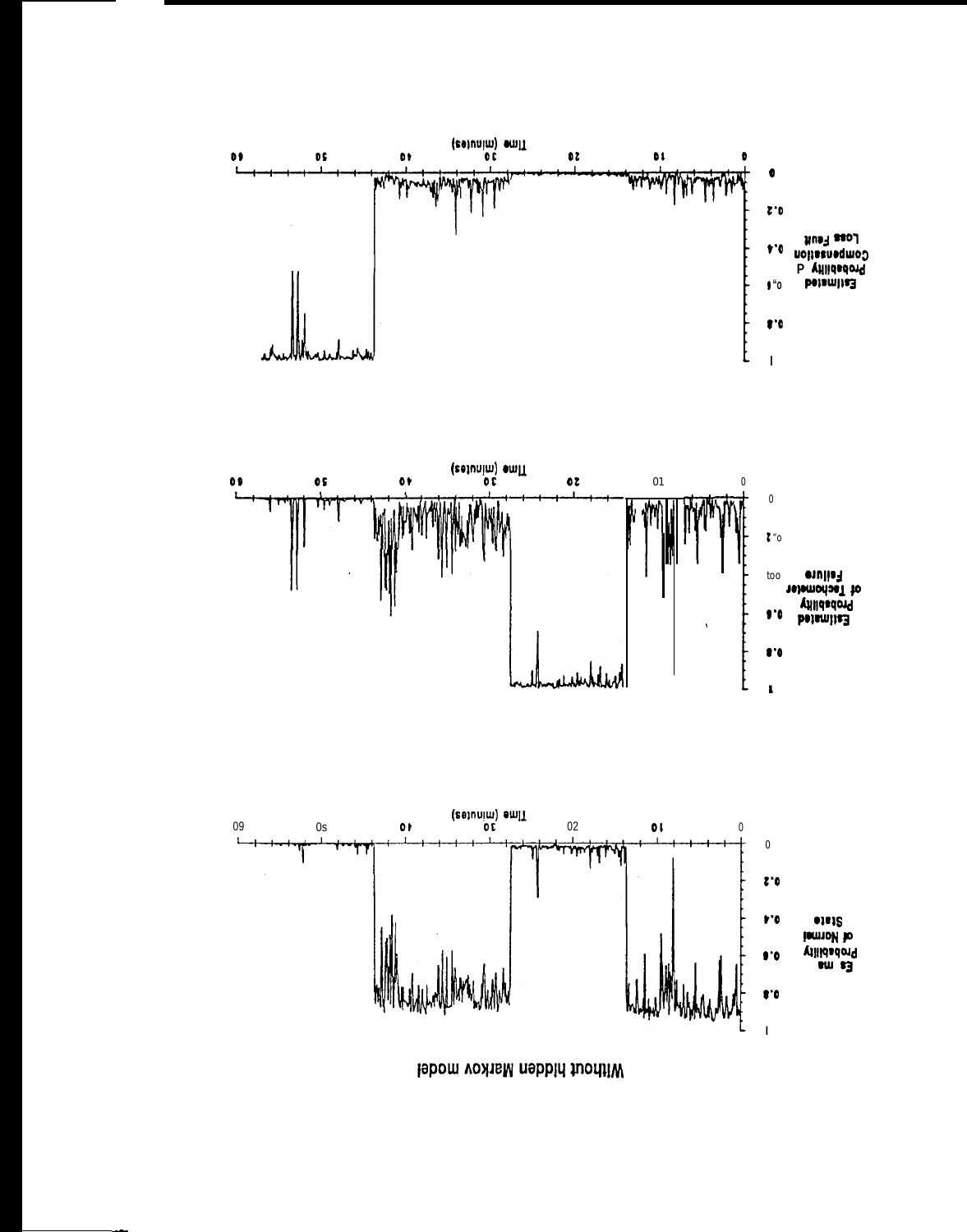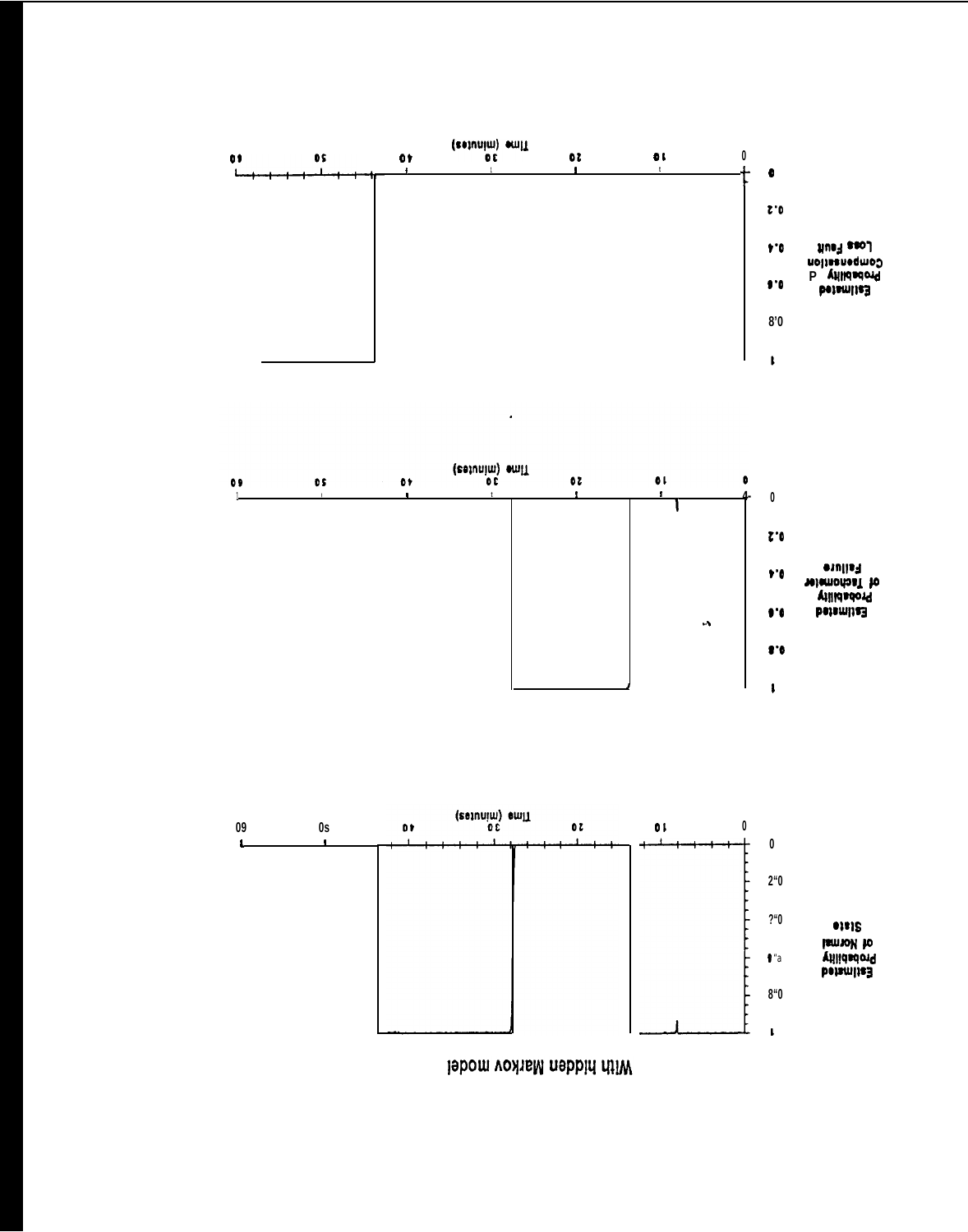### **. Basic Problem**

. In fault detection, it is highly likely that the set of known faults are  $not$  $exhaustive.$ 

#### **. Solution**

- Let  $\omega_{m+1}$  be the "novel" state
- $\bullet$  Let  $~p_{d}(\omega_{i}~x,\omega_{1,...,m})$  be the discriminative probabilities among the  $m$  known states
- . If we can define,  $p(x|\omega_{1,...,m}), p(x|\omega_{m+1}), \text{and } p(\omega_{m+1}),$  then

$$
p(\omega_i|x) = p_d(\omega_i|x, \omega_{1,\dots,m})p(\omega_{1,\dots,m}|x)
$$

and

$$
p(\omega_{m+1}|x) = 1 - p(\omega_{1,\ldots,m}|x)
$$

 $\bullet$  *P*(*x*  $\omega_{m+1}$ ) is determined **a** priori, e.g., a non-informative prior density.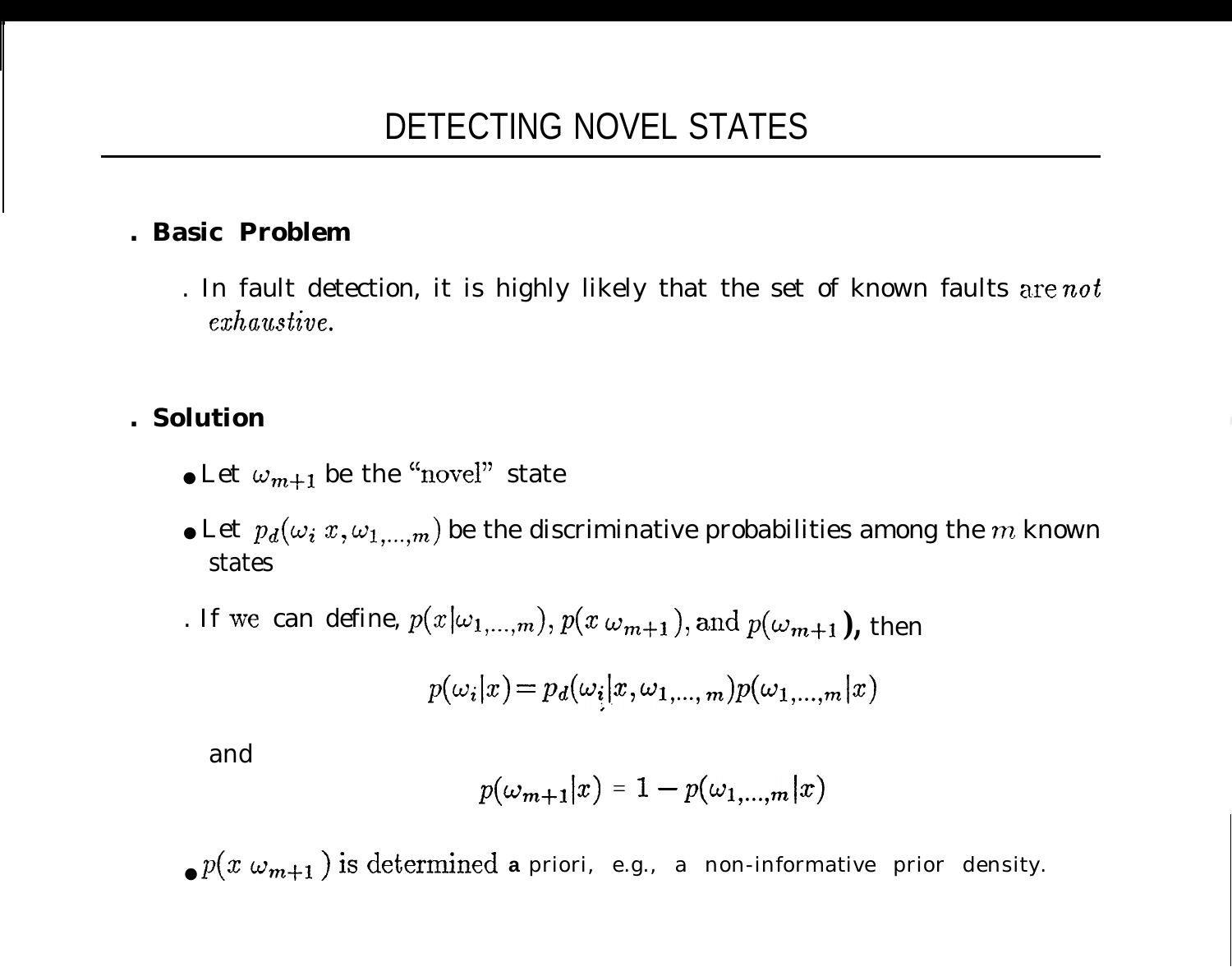

 $\overline{1}$